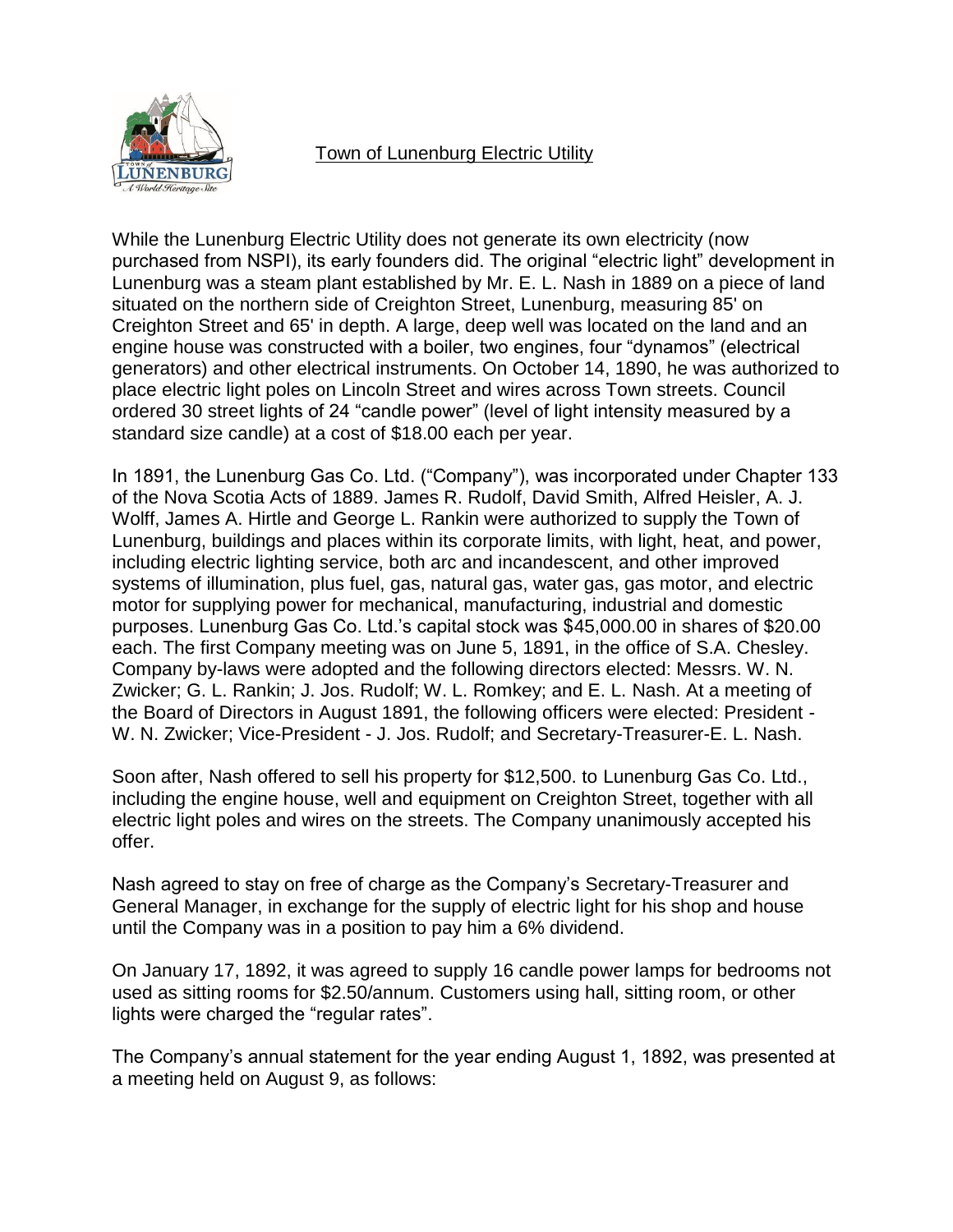| Receipts from           | \$1,777.87 |
|-------------------------|------------|
| Lighting                |            |
| <b>Working Expenses</b> | \$1,402.60 |
| <b>Net Gain</b>         | \$375.27   |

The Company directors recommended that a dividend of  $3\frac{3}{4}\%$  be paid on the stock sold to date.

The Company's business continued to increase and on July 27, 1898, it was decided to purchase for \$3,500. from Mr. T. G. Nicol of Mahone Bay, his property and water privileges on Mush-a-Mush River at Clearland. It was further agreed to acquire other properties and water privileges, erect the necessary dams and provide adequate machinery to supply electricity to Lunenburg and Mahone Bay by water (hydro) power. The lands were acquired and the plant built for \$21,000. Electricity rates were established:

- 1 X 16 candle power lamps \$5.00/annum
- 2 X 16 candle power lamps \$9.00/annum
- 3 X 16 candle power lamps \$12.50/annum
- 4 X 16 candle power lamps \$14.50/annum
- 5 X 16 candle power lamps \$15.00/annum
- Each additional lamp \$3.00/annum
- Each customer using 5 or more 16 candle power lamps, was supplied by meter at 8¢ /KW and 25¢/month meter rental.

At the Company's August 21, 1899, annual meeting of stockholders the following report was presented:

We are now supplying about 225 more lamps than at this season last year and though we, on January 1st, 1899, reduced the price on house lights from \$5.00 to \$3.00 and shop lights from \$7.00 to \$5.00, our income is larger than last year and our profits better. We expect a large increase in the number of lamps in use this fall and feel that the success of the company is assured and that in a short time the public will consider the stock of the Lunenburg Gas Co. Ltd., the most 'gilt edged' of stock in Nova Scotia.

In 1906 the Company offered to sell its power development, franchises, etc., to the Town of Lunenburg for \$45,000. The offer was voted down by the Town ratepayers. In 1919 the Company re-offered to sell to the Town for \$65,000., but this was also rejected by ratepayers. Despite this, the Company's growth continued and on February 8, 1921, it sold its Mush-a-Mush River power plant to then Nova Scotia Power Commission ("NSPC") for \$55,000., representing more than one-half of the assets of the Company.

In 1921, the flat rate for electricity was discontinued and all customers were metered. NSPC supplied 224,000 KWH/annum to the Lunenburg Gas Co. Ltd. at 4.75 ¢/KWH. The Nova Scotia Board of Public Utilities approved the following rates for the Lunenburg Gas Co. Ltd.'s distribution to its 488 residential and 89 commercial customers:

- For Lighting Purposes  $10¢$ /KWH
- For Power Purposes  $6 \frac{\alpha}{KWH}$